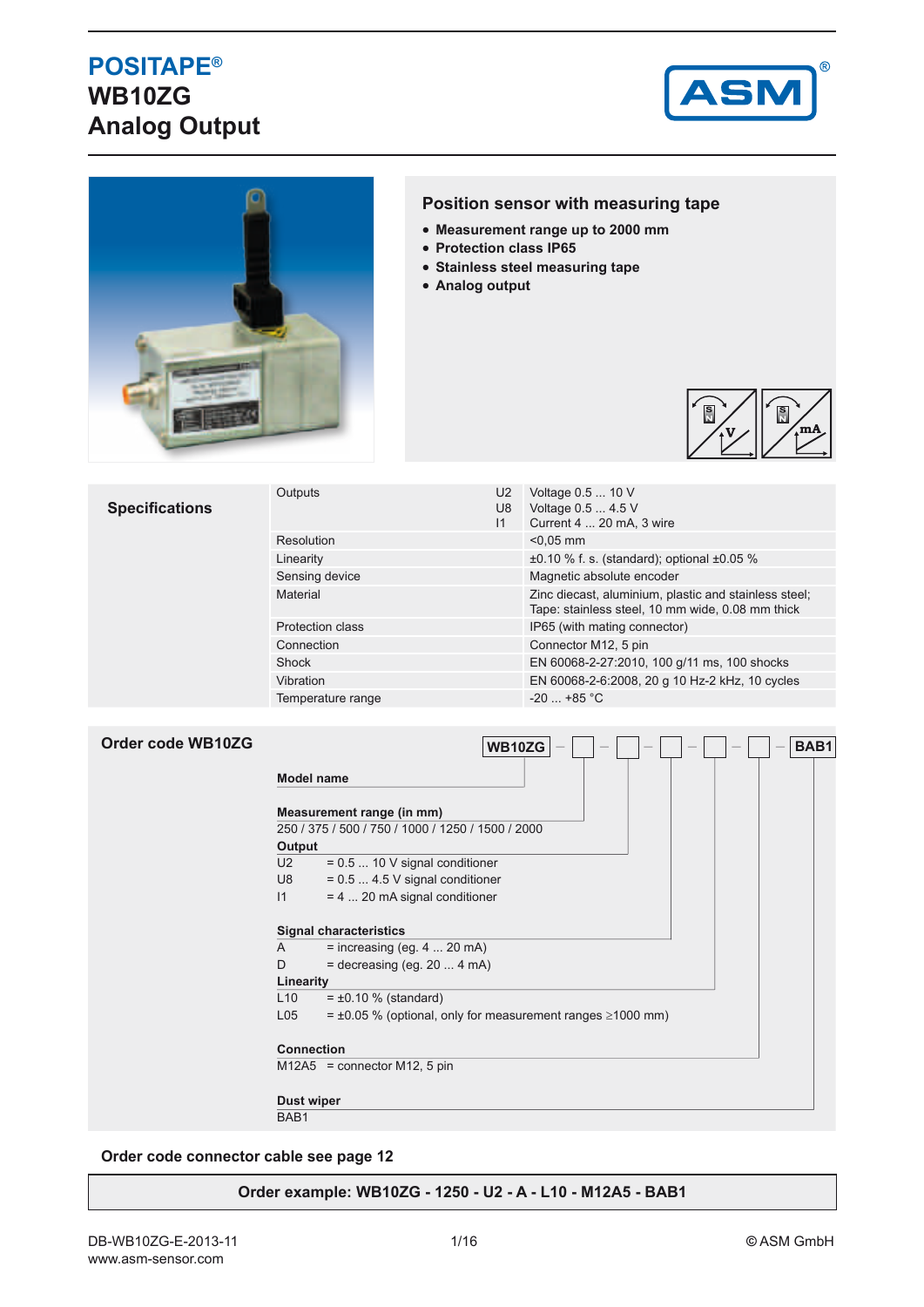## **POSITAPE® WB10ZG Analog output, programmable**





### **Position sensor with measuring tape**

- **Measurement range up to 2000 mm**
- **Protection class IP65**
- **Stainless steel measuring tape**
- **Analog output, programmable**



| <b>Specifications</b> | U2/PMU<br>Output<br>U8/PMU<br><b>I1/PMU</b> |  | Voltage 0.5  10 V, programmable<br>Voltage 0.5  4.5 V, programmable<br>Current 4  20 mA, 3 wire, programmable |  |
|-----------------------|---------------------------------------------|--|---------------------------------------------------------------------------------------------------------------|--|
|                       | Resolution                                  |  | $< 0.05$ mm                                                                                                   |  |
|                       | Linearity                                   |  | $\pm 0.10$ % f. s. (standard); optional $\pm 0.05$ %                                                          |  |
|                       | Sensing device                              |  | Magnetic absolute encoder                                                                                     |  |
|                       | Material                                    |  | Zinc diecast, aluminium, plastic and stainless steel;<br>Tape: stainless steel, 10 mm wide, 0.08 mm thick     |  |
|                       | <b>Protection class</b>                     |  | IP65 (with mating connector only)                                                                             |  |
|                       | Connection                                  |  | Connector M12, 5 pin                                                                                          |  |
|                       | Shock                                       |  | EN 60068-2-27:2010, 100 g/11 ms, 100 shocks                                                                   |  |
|                       | Vibration                                   |  | EN 60068-2-6:2008, 20 g 10 Hz-2 kHz, 10 cycles                                                                |  |
|                       | Temperature range                           |  | $-20$ $+85$ °C                                                                                                |  |

| Order code WB10ZG |                   | WB10ZG<br>BAB1                                                        |
|-------------------|-------------------|-----------------------------------------------------------------------|
|                   | Model name        |                                                                       |
|                   |                   | Measurement range (in mm)                                             |
|                   |                   | 250 / 375 / 500 / 750 / 1000 / 1250 / 1500 / 2000                     |
|                   | Output            |                                                                       |
|                   | U2/PMU            | = 0.5  10 V signal conditioner, programmable                          |
|                   | U8/PMU            | $= 0.5$ 4.5 V signal conditioner, programmable                        |
|                   | <b>I1/PMU</b>     | $= 4$ 20 mA signal conditioner, programmable                          |
|                   |                   | <b>Signal characteristics</b>                                         |
|                   | A                 | $=$ increasing (eg. 4  20 mA)                                         |
|                   | D                 | $=$ decreasing (eg. 20  4 mA)                                         |
|                   | Linearity         |                                                                       |
|                   | L10               | $= \pm 0.10$ % (standard)                                             |
|                   | L <sub>05</sub>   | $= \pm 0.05$ % (optional, only for measurement ranges $\geq 1000$ mm) |
|                   | <b>Connection</b> |                                                                       |
|                   | M12A5             | $=$ Connector M12, 5 pin                                              |
|                   | Dust wiper        |                                                                       |
|                   | BAB <sub>1</sub>  |                                                                       |

### **Order code connector cable see page 13**

#### **Order example: WB10ZG - 2000 - U2/PMU - A - L10 - M12A5 - BAB1**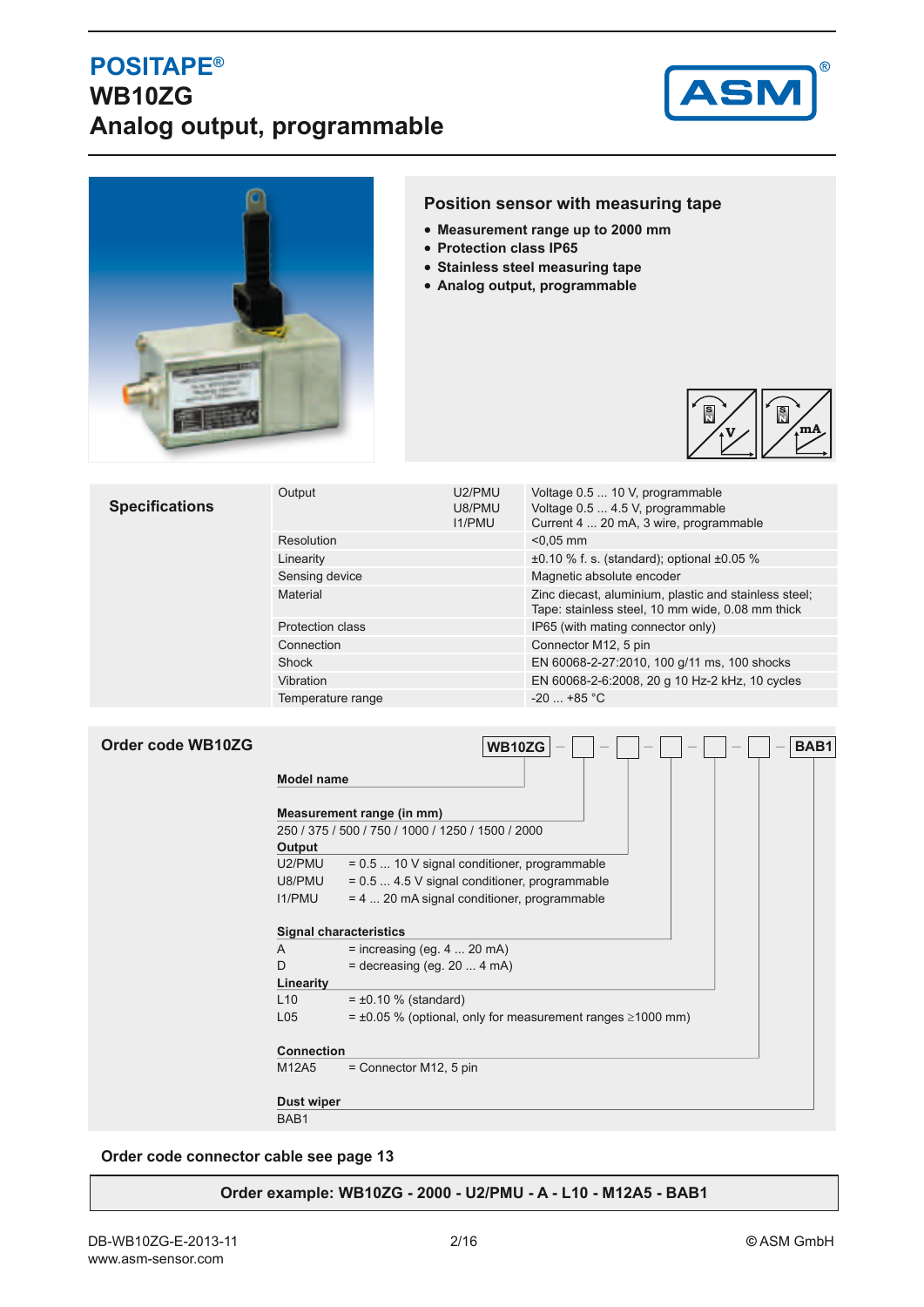## **POSITAPE® WB10ZG Digital Output SSI**





### **Position sensor with measuring tape**

- **Measurement range up to 2000 mm**
- **Protection class IP65**
- **Stainless steel measuring tape**
- **Digital output SSI**



### **Specifications**

| Outputs                 | Synchronous serial interface (SSI)                                                      |
|-------------------------|-----------------------------------------------------------------------------------------|
| Resolution              | up to $10 \mu m$                                                                        |
| Linearity               | $\pm 0.10$ % f. s. (standard); optional $\pm 0.05$ %                                    |
| Sensing device          | Magnetic absolute encoder                                                               |
| Material                | Zinc diecast, aluminium and plastic<br>Tape: stainless steel, 10 mm wide, 0.08 mm thick |
| <b>Protection class</b> | IP65 (with mating connector only)                                                       |
| Connection              | Connector M12, 8 pin                                                                    |
| Shock                   | EN 60068-2-27:2010, 100 g/11 ms, 100 shocks                                             |
| Vibration               | EN 60068-2-6:2008, 20 g 10 Hz-2 kHz, 10 cycles                                          |
| Temperature range       | $-20$ $+85$ °C                                                                          |

| Order code WB10ZG | BAB1<br>WB10ZG<br>$\overline{\phantom{0}}$             |
|-------------------|--------------------------------------------------------|
|                   | <b>Model name</b>                                      |
|                   | Measurement range (in mm)<br>1000 / 2000               |
|                   | Resolution (in µm)                                     |
|                   | 10/50/100<br><b>Outputs</b>                            |
|                   | <b>MSSI</b><br>= SSI synchronous serial interface      |
|                   | Linearity                                              |
|                   | L10<br>$= \pm 0.10\%$ (standard)                       |
|                   | L <sub>05</sub><br>$= \pm 0.05\%$ (optional)           |
|                   | <b>Connection</b>                                      |
|                   | M12A8<br>$=$ Connector M12, 8 pin<br><b>Dust wiper</b> |
|                   | BAB1                                                   |

### **Order code connector cable see page 14**

#### **Order example: WB10ZG - 2000 - 100 - MSSI - L10 - M12A8 - BAB1**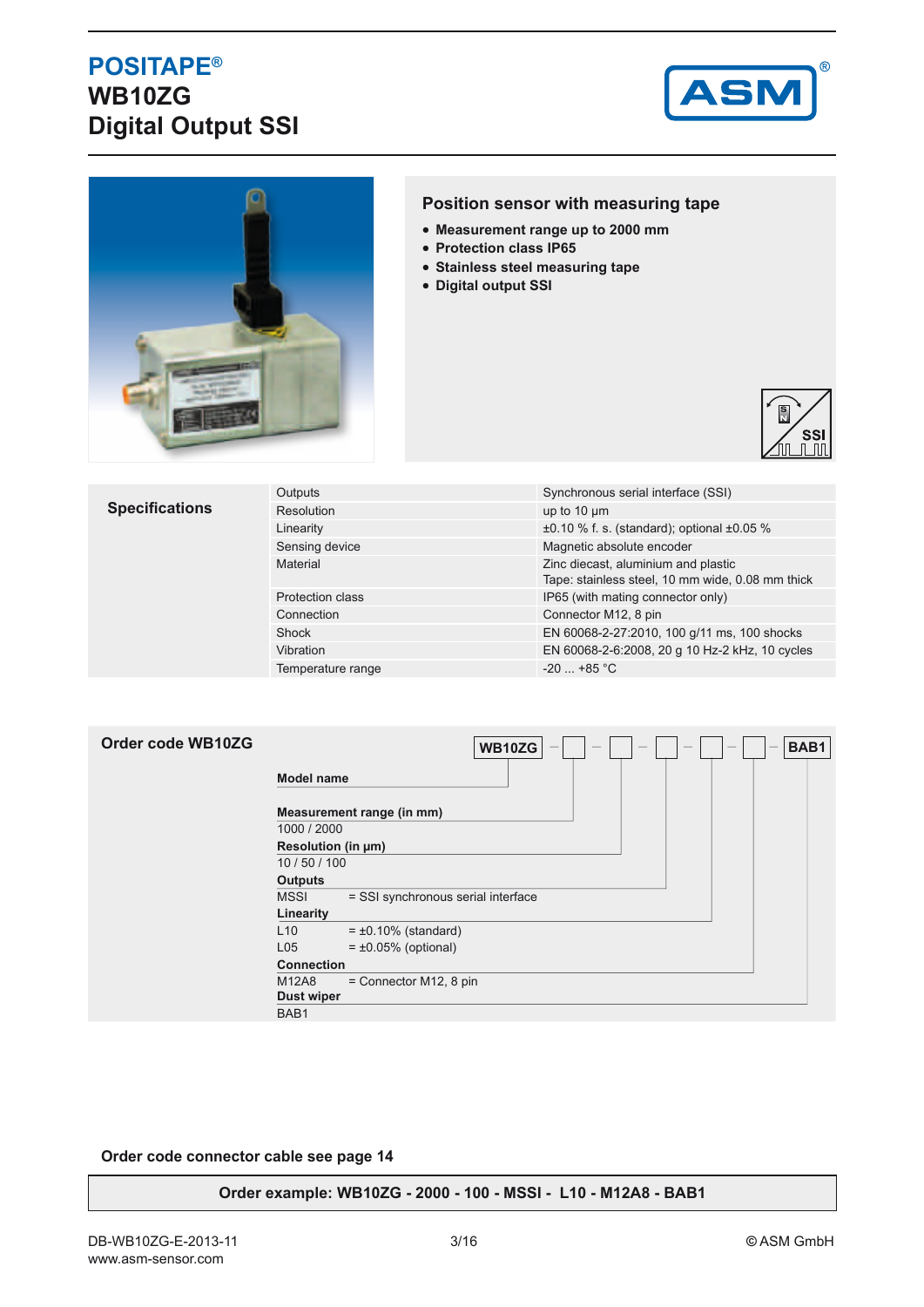## **POSITAPE® WB10ZG Digital output CANopen**





### **Position sensor with measuring tape**

- **Measurement range up to 2000 mm**
- **Protection class IP65**
- **Stainless steel measuring tape**
- **Digital output CANopen or CAN SAE J1939**



### **Specifications**

| Outputs                 | CANopen or CAN SAE J1939                                                                                  |
|-------------------------|-----------------------------------------------------------------------------------------------------------|
| <b>Resolution</b>       | setting via CAN Bus                                                                                       |
| Linearity               | $\pm 0.10$ % f. s. (standard); optional $\pm 0.05$ %                                                      |
| Sensing device          | Magnetic absolute encoder                                                                                 |
| Material                | Zinc diecast, aluminium, plastic and stainless steel;<br>Tape: stainless steel, 10 mm wide, 0.08 mm thick |
| <b>Protection class</b> | IP65 (with mating connector only)                                                                         |
| Connection              | Connector M12, 5 pin                                                                                      |
| Shock                   | EN 60068-2-27:2010, 100 g/11 ms, 100 shocks                                                               |
| Vibration               | EN 60068-2-6:2008, 20 g 10 Hz-2 kHz, 10 cycles                                                            |
| Temperature range       | $-20 + 85 °C$                                                                                             |

### **Order code WB10ZG**

|                                     | <b>WB10ZG</b> |  | BAB1<br>- |
|-------------------------------------|---------------|--|-----------|
| <b>Model name</b>                   |               |  |           |
| Measurement range (in mm)           |               |  |           |
| 1000 / 2000                         |               |  |           |
| Output                              |               |  |           |
| <b>MCANOP</b><br>$=$ CANopen        |               |  |           |
| MCANJ1939 = CAN SAE J1939           |               |  |           |
| Linearity                           |               |  |           |
| $L10 = 0.10%$ (standard)            |               |  |           |
| $L05 = 0.05%$ (optional)            |               |  |           |
| <b>Connection</b>                   |               |  |           |
| M12/CAN<br>$=$ Connector M12, 5 pin |               |  |           |
| <b>Dust wiper</b>                   |               |  |           |
| BAB1                                |               |  |           |

### **Order code connector cable see page 15**

#### **Order example: WB10ZG - 2000 - MCANOP - L10 - M12/CAN - BAB1**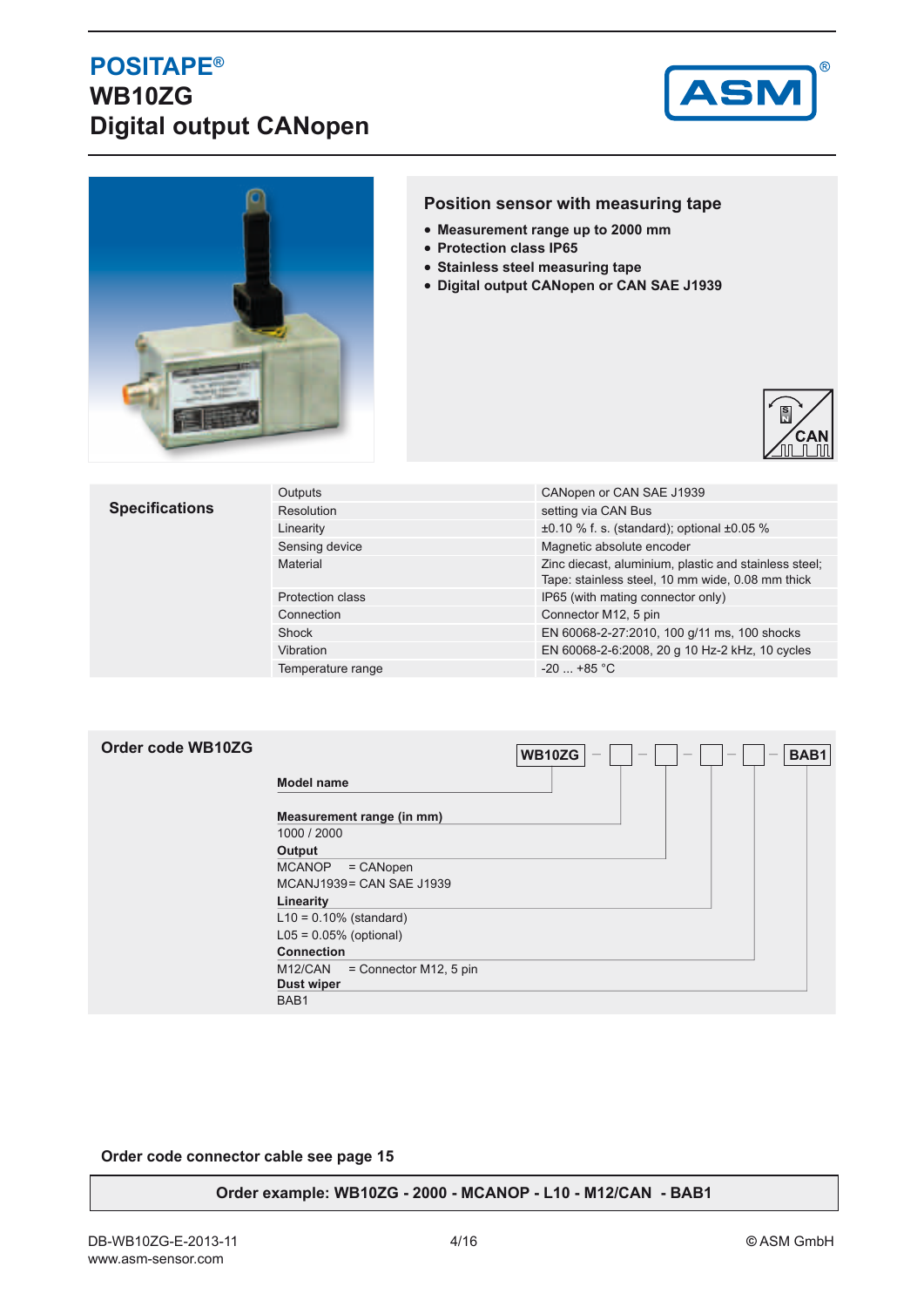## **POSITAPE® WB10ZG Dimensions**



**Outline drawing WB10ZG** up to 1000 mm



Dimensions in mm [inch]

Dimensions informative only. For guaranteed dimensions consult factory.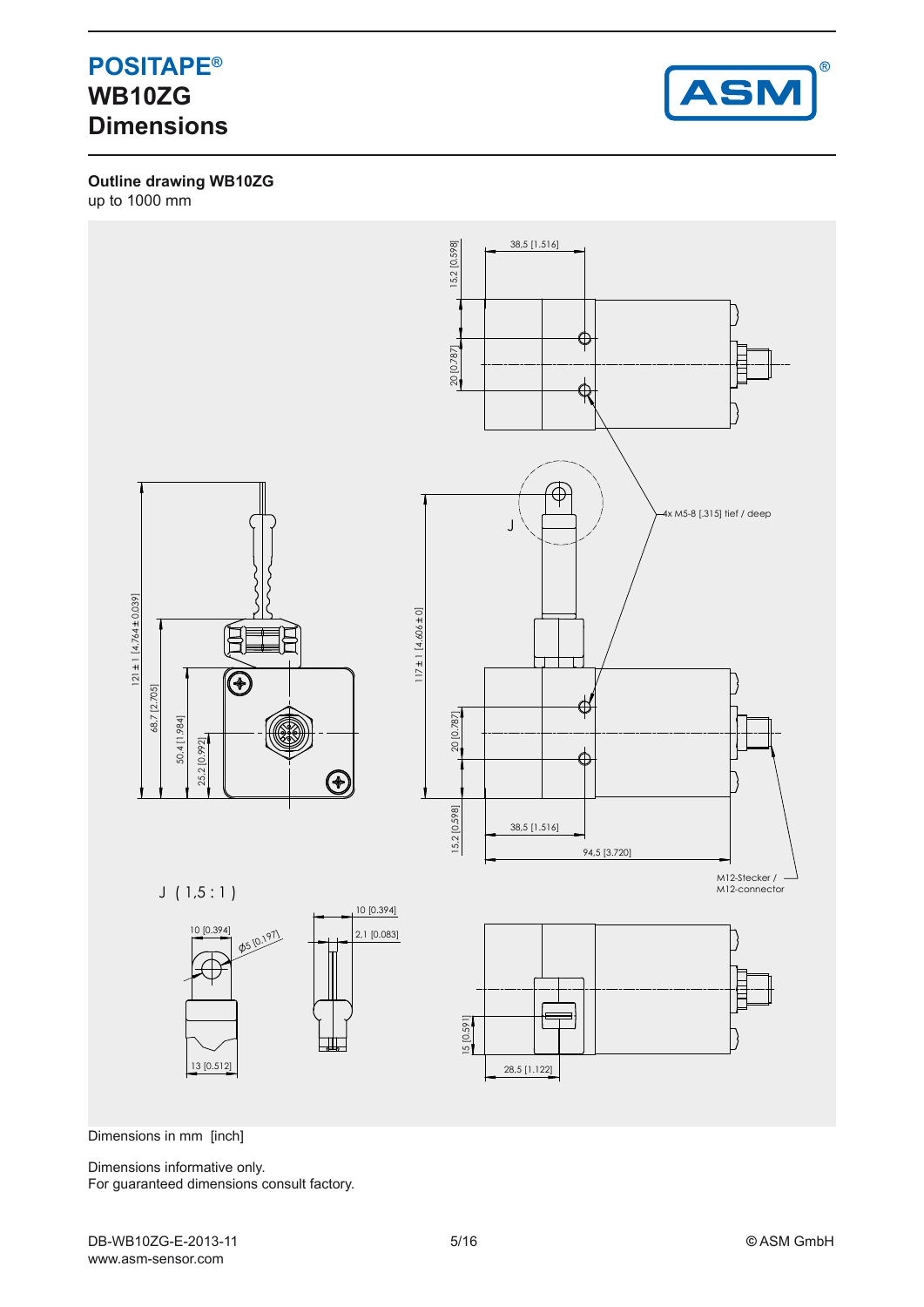### **POSITAPE® WB10ZG Dimensions**



**Outline drawing WB10ZG**

1250 / 1500 / 2000 mm



Dimensions in mm [inch]

Dimensions informative only. For guaranteed dimensions consult factory.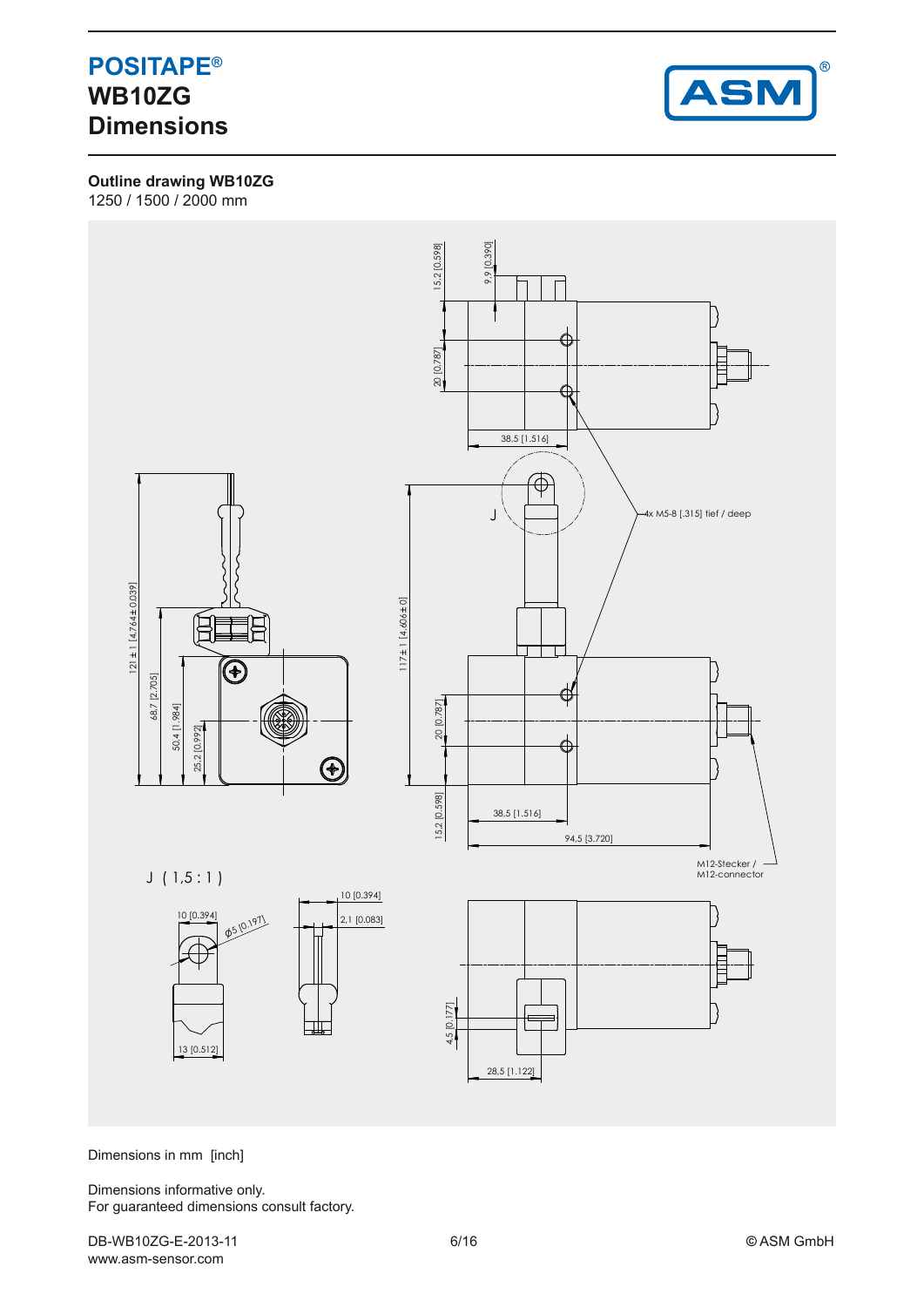# **POSITAPE® U2, U8 and I1 Analog Outputs**



|                                                    | <b>Excitation voltage</b> | 10  36 V DC                                                       |  |
|----------------------------------------------------|---------------------------|-------------------------------------------------------------------|--|
| U <sub>2</sub><br>Voltage output<br>0.510V         | <b>Excitation current</b> | typ. 20 mA at 24 V DC<br>typ. 20 mA at 24 V DC<br>max. 60 mA      |  |
|                                                    | Output voltage            | $0.510$ V DC                                                      |  |
| $\frac{S}{N}$                                      | Output current            | 2 mA max.                                                         |  |
|                                                    | Measuring rate            | 1 kHz standard                                                    |  |
|                                                    | Stability (temperature)   | $\pm 50 \times 10^{-6}$ C f.s. (typical)                          |  |
|                                                    | Protection                | Reverse polarity, short circuit                                   |  |
|                                                    | Operating temperature     | See specification of the respective sensor                        |  |
|                                                    | <b>EMC</b>                | EN 61326-1:2013                                                   |  |
|                                                    |                           |                                                                   |  |
|                                                    | <b>Excitation voltage</b> | $1036$ V DC                                                       |  |
| <b>U8</b><br>Voltage output<br>$0.5$ 4.5 V         | <b>Excitation current</b> | typ. 17 mA at 24 V DC<br>typ. 32mA at 12 V DC<br>max. 60 mA       |  |
|                                                    | Output voltage            | $0.54.5$ VDC                                                      |  |
| $\frac{S}{N}$                                      | Output current            | 2 mA max.                                                         |  |
|                                                    | Measuring rate            | 1 kHz standard                                                    |  |
|                                                    | Stability (temperature)   | $\pm 50 \times 10^{-6}$ C f.s. (typical)                          |  |
|                                                    | Protection                | Reverse polarity, short circuit                                   |  |
|                                                    | Operating temperature     | See specification of the respective sensor                        |  |
|                                                    | <b>EMC</b>                | EN 61326-1:2013                                                   |  |
|                                                    |                           |                                                                   |  |
|                                                    | <b>Excitation voltage</b> | $1036$ V DC                                                       |  |
| $\mathsf{I}$<br>Current output<br>4  20 mA, 3 wire | <b>Excitation current</b> | typ. 36 mA at 24 V DC<br>typ. 70 $mA$ at 12 $V$ DC<br>max. 100 mA |  |
|                                                    | Load $R_{i}$              | $500 \Omega$ max.                                                 |  |
| s<br>N                                             | Output current            | 420mA                                                             |  |
|                                                    | Measuring rate            | 1 kHz standard                                                    |  |
|                                                    | Stability (temperature)   | $\pm 50 \times 10^{-6}$ C f.s. (typical)                          |  |
|                                                    | Protection                | Reverse polarity, short circuit                                   |  |
|                                                    | Operating temperature     | See specification of the respective sensor                        |  |
|                                                    | <b>EMC</b>                | EN 61326-1:2013                                                   |  |

### **Output signals**



|                      | Excitation + |
|----------------------|--------------|
| U <sub>2</sub><br>U8 | Signal +     |
| $\mathsf{I}$         | GND,         |
|                      |              |

| Signal wiring/<br>connection | Output signal   | <b>Connector</b><br>pin | Cable wire<br>color |
|------------------------------|-----------------|-------------------------|---------------------|
|                              | Excitation +    |                         | brown               |
|                              | Signal          | $\mathcal{P}$           | white               |
|                              | <b>GND</b>      | 3                       | blue                |
|                              | Do not connect! | 4                       | black               |
|                              | Do not connect! | 5                       | (grey)              |

View to sensor connector

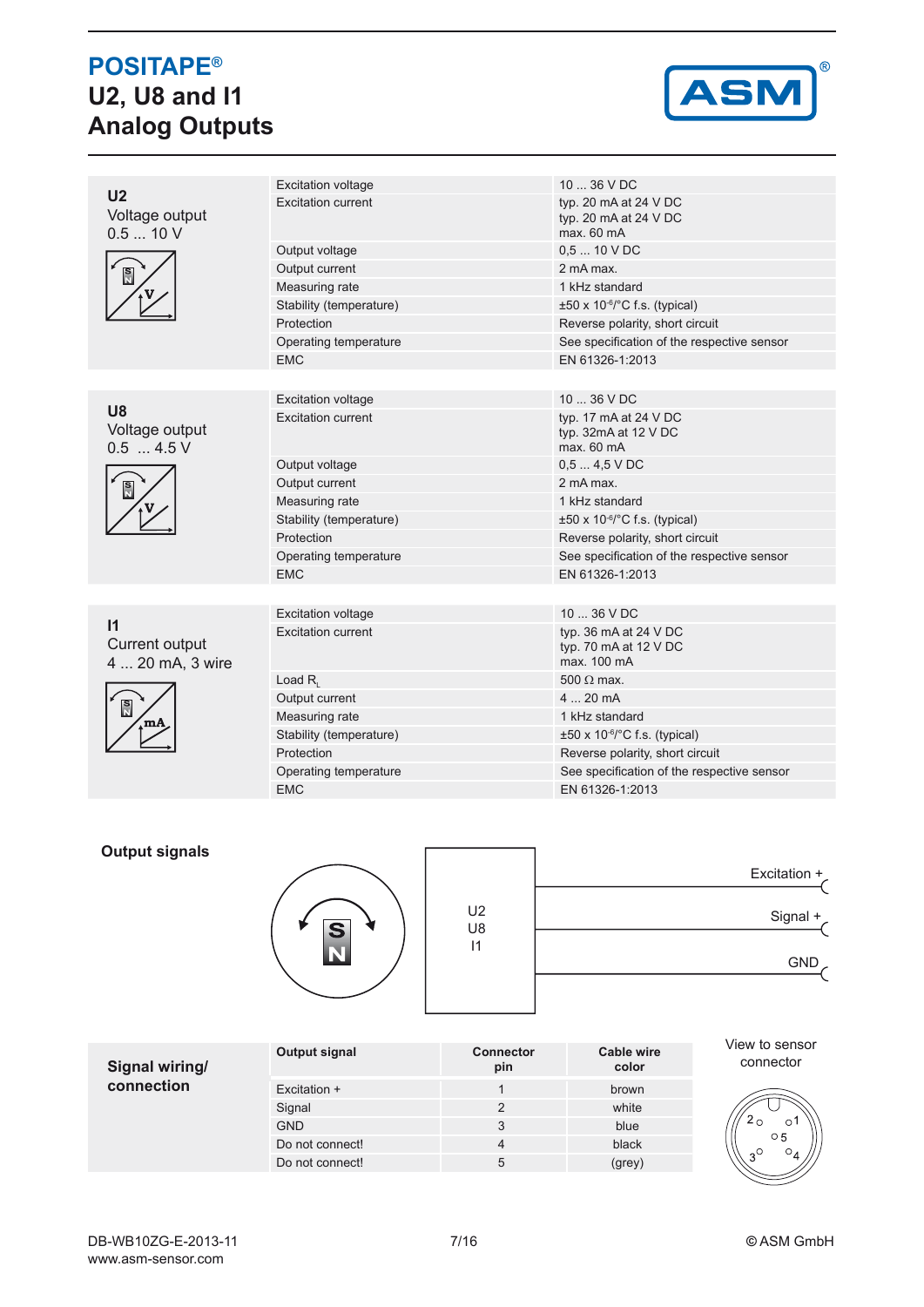## **POSITAPE® U2/PMU, U8/PMU and I1/PMU Analog output, programmable**



| U2/PMU<br>Voltage output | <b>Excitation voltage</b> | 10  36 V DC                                                  |  |  |
|--------------------------|---------------------------|--------------------------------------------------------------|--|--|
|                          | <b>Excitation current</b> | typ. 20 mA at 24 V DC, typ. 38 mA at 12 V DC,<br>max. 60 mA  |  |  |
| 0.510V                   | Output voltage            | $0.510$ V DC                                                 |  |  |
|                          | Output current            | 2 mA max                                                     |  |  |
| $\frac{S}{N}$            | Measuring rate            | 1 kHz standard                                               |  |  |
|                          | Stability (temperature)   | $\pm 50 \times 10^{-6}$ C f.s. (typical)                     |  |  |
|                          | Protection                | Reverse polarity, short circuit                              |  |  |
|                          | Operating temperature     | See specification of the respective sensor                   |  |  |
|                          | <b>EMC</b>                | EN 61326-1:2013                                              |  |  |
|                          | <b>Excitation voltage</b> | $1036$ VDC                                                   |  |  |
| U8/PMU                   | <b>Excitation current</b> | typ. 17 mA at 24 V DC, typ. 32 mA at 12 V DC,                |  |  |
| Voltage output           |                           | max. 60 mA                                                   |  |  |
| $0.5$ 4,5 V              | Output voltage            | $0,54,5$ VDC                                                 |  |  |
|                          | Output current            | 2 mA max.                                                    |  |  |
| $\frac{S}{N}$            | Measuring rate            | 1 kHz standard                                               |  |  |
|                          | Stability (temperature)   | $\pm 50 \times 10^{-6}$ C f.s. (typical)                     |  |  |
|                          | Protection                | Reverse polarity, short circuit                              |  |  |
|                          | Operating temperature     | See specification of the respective sensor                   |  |  |
|                          | <b>EMC</b>                | EN 61326-1:2013                                              |  |  |
|                          |                           |                                                              |  |  |
| 11/PMU                   | <b>Excitation voltage</b> | $1036$ V DC                                                  |  |  |
| Current output           | <b>Excitation current</b> | typ. 36 mA at 24 V DC, typ. 70 mA at 12 V DC,<br>max. 100 mA |  |  |
| 4  20 mA, 3 wire         | Load $R_{i}$              | $500 \Omega$ max                                             |  |  |
|                          | Output current            | $4$ 20 mA                                                    |  |  |
| $\frac{S}{N}$            | Measuring rate            | 1 kHz standard                                               |  |  |
|                          | Stability (temperature)   | $\pm 50 \times 10^{-6}$ C f.s. (typical)                     |  |  |
|                          | Protection                | Reverse polarity, short circuit                              |  |  |
|                          | Operating temperature     | See specification of the respective sensor                   |  |  |
|                          | <b>EMC</b>                | EN 61326-1:2013                                              |  |  |
|                          |                           |                                                              |  |  |
| <b>Output signals</b>    |                           | Excitation +                                                 |  |  |

| Julpul Siyiiais |               |                         |                            | Excitation +                |
|-----------------|---------------|-------------------------|----------------------------|-----------------------------|
| e<br>N          |               | U2/PMU                  | Signal +<br><b>GND</b>     |                             |
|                 |               | U8/PMU<br><b>I1/PMU</b> |                            |                             |
|                 |               |                         | SPAN/ZERO                  |                             |
| Signal wiring/  | <b>Signal</b> | <b>Connector</b><br>pin | <b>Cable wire</b><br>color | View to sensor<br>connector |
| connection      | Excitation +  |                         | brown                      |                             |



### **Option -PMU**

### **Programming of the start and end value by the customer**

Teach-In of start and end value for the options U2/PMU, I1/PMU, U8/PMU is provided by a binary signal SPAN/ZERO. At the start position connect signal SPAN/ZERO for a period of 2 … 3 seconds to GND via push button. At the end position connect signal SPAN/ZERO for a period of 5 … 6 seconds to GND via a push button. The teached positions will be stored non-volatile.

Signal 2 white GND 3 blue Do not connect! 4 black SPAN/ZERO 5 grey

To reset the sensor to factory default signal ZERO/END must be connected to ground while powering up the sensor for 2 … 3 seconds.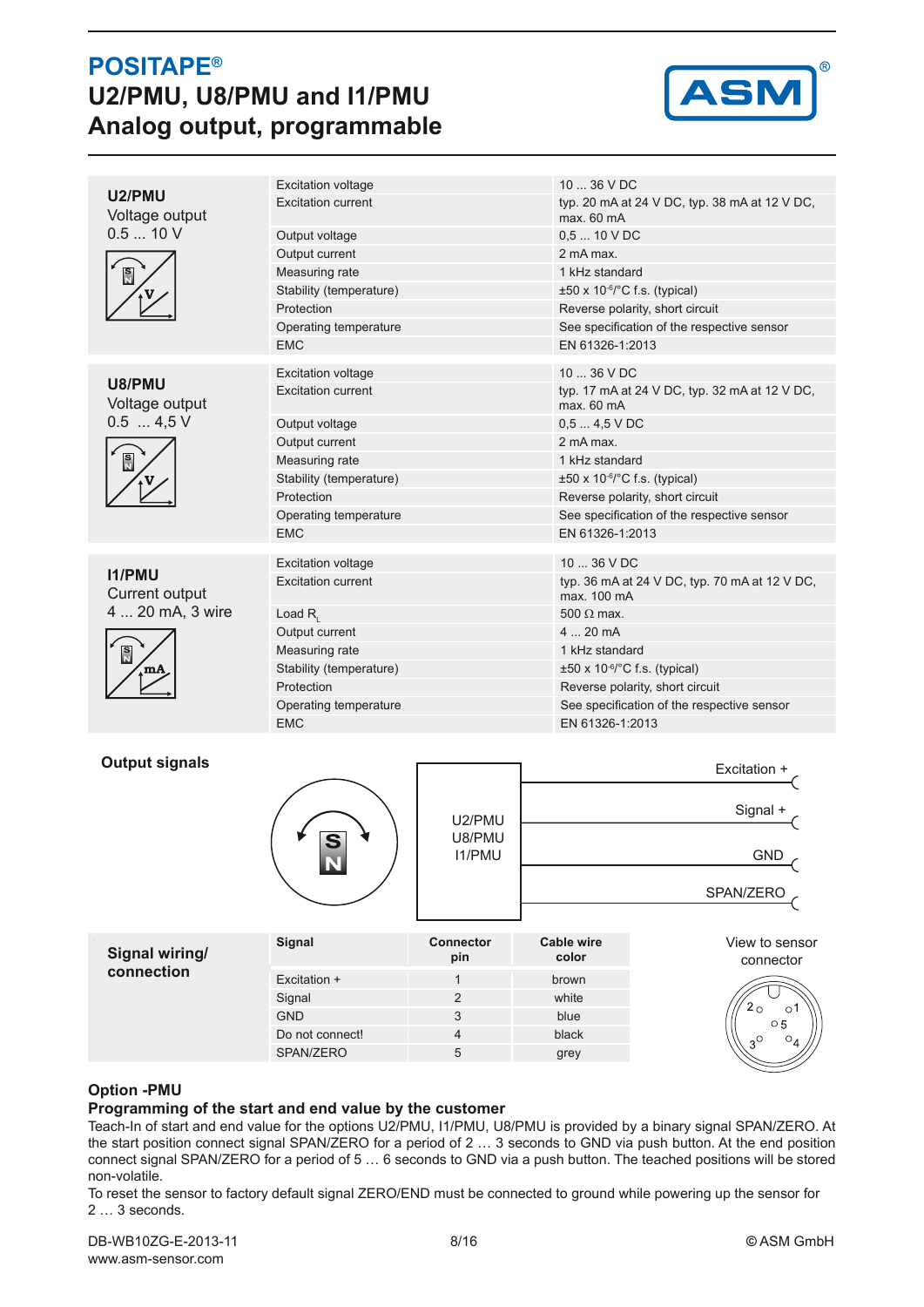## **POSITAPE® MSSI SSI Output**



|                                            | Interface                                                                                                                     |                      | <b>EIA RS-422</b>                                                           |  |  |  |  |
|--------------------------------------------|-------------------------------------------------------------------------------------------------------------------------------|----------------------|-----------------------------------------------------------------------------|--|--|--|--|
| <b>MSSI</b>                                | <b>Excitation voltage</b>                                                                                                     |                      | 8  36 V DC                                                                  |  |  |  |  |
| Synchronous serial SSI                     | <b>Excitation current</b>                                                                                                     |                      | typ. 19 mA at 24 V DC, typ. 35 mA at 12 V DC,<br>80 mA max.                 |  |  |  |  |
| Ñ                                          | Clock frequency                                                                                                               |                      | 100 kHz  500 kHz                                                            |  |  |  |  |
|                                            | Code                                                                                                                          |                      | Gray-Code, continuous progression, 24 bit                                   |  |  |  |  |
| <b>SSI</b><br>- TITI                       | Delay between pulse trains                                                                                                    |                      | $20 \mu s$ min.                                                             |  |  |  |  |
|                                            | Stability (temperature)                                                                                                       |                      | ±50 x 10-6 / °C f.s. (typical)                                              |  |  |  |  |
|                                            | Operating temperature                                                                                                         |                      | See specification of the respective sensor                                  |  |  |  |  |
|                                            | Protection                                                                                                                    |                      | Short circuit                                                               |  |  |  |  |
|                                            | <b>EMC</b>                                                                                                                    |                      | EN 61326-1:2013                                                             |  |  |  |  |
|                                            |                                                                                                                               |                      |                                                                             |  |  |  |  |
| <b>Data format</b><br>(train of 26 pulses) | 12 13 14 15 16 17 18 19 20 21 22 23 24 25<br>CLOCK +<br>$\overline{2}$<br>3<br>$\overline{4}$<br>5<br>8<br>9<br>10<br>11<br>6 |                      |                                                                             |  |  |  |  |
|                                            | $\geq$ 0,5 µs<br>$T = 1$ to 10 $\mu$ s                                                                                        |                      | 12 30 us<br>$25 \times T$                                                   |  |  |  |  |
|                                            | DATA +                                                                                                                        |                      |                                                                             |  |  |  |  |
|                                            | b23b22b21b20b19b18b17b16b15b14b13b12b11b10b09b08b07b06b05b04b03b02b01b00                                                      |                      |                                                                             |  |  |  |  |
|                                            |                                                                                                                               |                      |                                                                             |  |  |  |  |
|                                            |                                                                                                                               |                      |                                                                             |  |  |  |  |
|                                            |                                                                                                                               |                      |                                                                             |  |  |  |  |
| <b>Recommended</b>                         |                                                                                                                               | <b>DATA</b>          |                                                                             |  |  |  |  |
| processing circuit                         |                                                                                                                               |                      |                                                                             |  |  |  |  |
|                                            |                                                                                                                               | $Z_0$                | Z <sub>0</sub><br><b>RS422</b>                                              |  |  |  |  |
|                                            |                                                                                                                               | <b>DATA</b>          |                                                                             |  |  |  |  |
|                                            |                                                                                                                               |                      |                                                                             |  |  |  |  |
|                                            |                                                                                                                               |                      |                                                                             |  |  |  |  |
|                                            |                                                                                                                               | <b>CLOCK</b>         |                                                                             |  |  |  |  |
|                                            |                                                                                                                               | $z_0$                | $Z_0$<br><b>RS422</b>                                                       |  |  |  |  |
|                                            |                                                                                                                               |                      |                                                                             |  |  |  |  |
|                                            |                                                                                                                               | <b>CLOCK</b>         |                                                                             |  |  |  |  |
|                                            |                                                                                                                               |                      |                                                                             |  |  |  |  |
|                                            |                                                                                                                               |                      |                                                                             |  |  |  |  |
|                                            | <b>Cable length</b>                                                                                                           | <b>Baud rate</b>     | Note:                                                                       |  |  |  |  |
| <b>Transmission rate</b>                   | 50 m                                                                                                                          | 100-400 kHz          | Extension of the cable length will reduce<br>the maximum transmission rate. |  |  |  |  |
|                                            | 100 m                                                                                                                         | 100-300 kHz          |                                                                             |  |  |  |  |
|                                            | Signal name                                                                                                                   | <b>Connector pin</b> | View to sensor                                                              |  |  |  |  |
| Signal wiring/                             |                                                                                                                               |                      | connector                                                                   |  |  |  |  |
| connection                                 | Excitation +                                                                                                                  | $\mathbf{1}$         |                                                                             |  |  |  |  |
|                                            | $\overline{c}$<br><b>Excitation GND</b><br>3                                                                                  |                      | $2\circ$<br>O                                                               |  |  |  |  |
|                                            | <b>CLOCK</b>                                                                                                                  |                      |                                                                             |  |  |  |  |

CLOCK 4 DATA 5 DATA 6 - 7 - 8

 $30^{\circ}$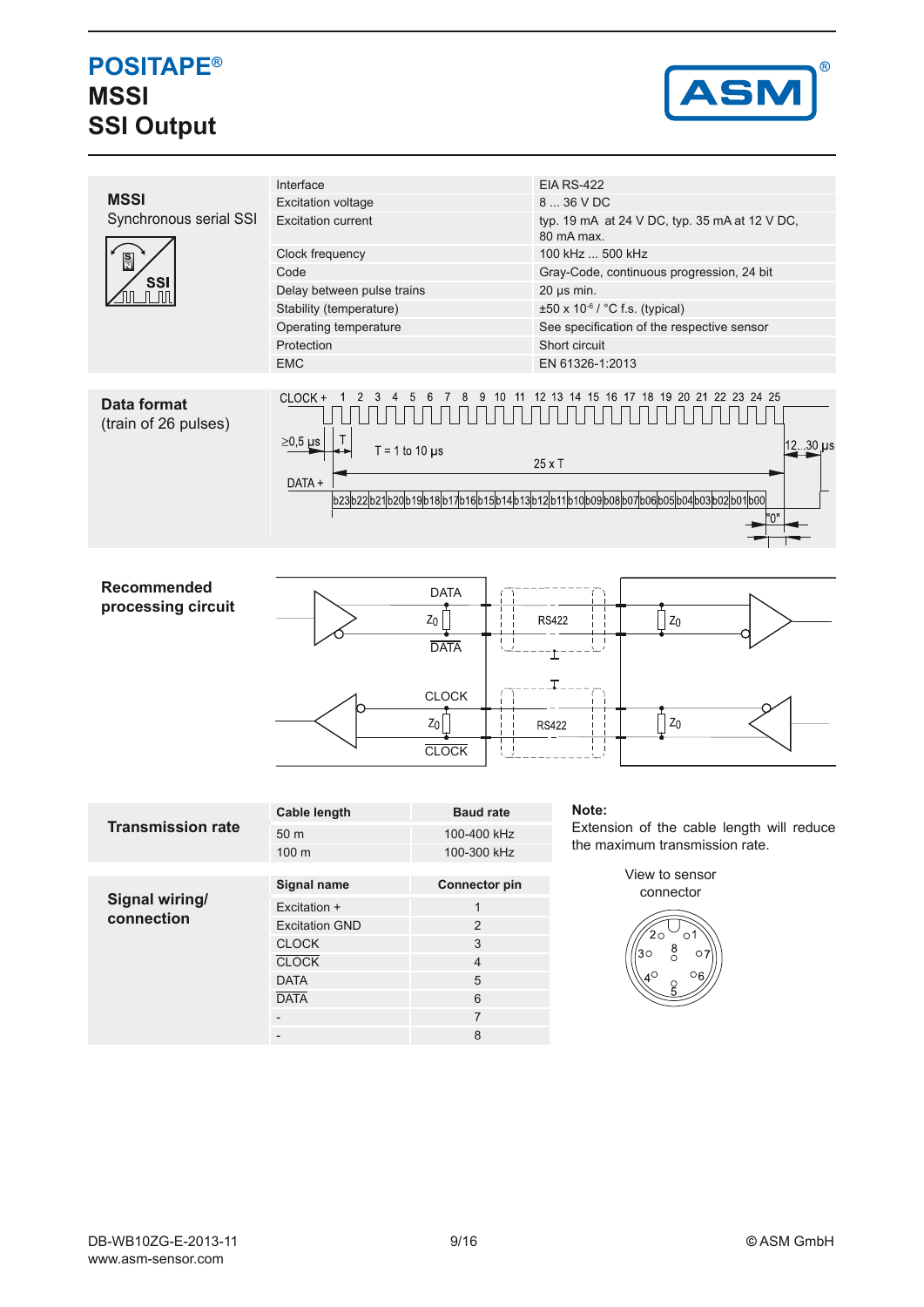# **POSITAPE® MCANOP Output CANopen**



| <b>MCANOP</b>         | Communication profile               | CANopen CiA 301 V 4.02, Slave                                 |  |  |  |
|-----------------------|-------------------------------------|---------------------------------------------------------------|--|--|--|
|                       | Encoder profile                     | Encoder CiA 406 V 3.2                                         |  |  |  |
| CANopen               | <b>Error Control</b>                | Node Guarding, Heartbeat, Emergency Message                   |  |  |  |
| $\frac{S}{N}$<br>CAN  | Node ID                             | Adjustable via LSS; default: 127                              |  |  |  |
|                       | <b>PDO</b>                          | 3 TxPDO, 0 RxPDO, no linking, static mapping                  |  |  |  |
|                       | PDO Modes                           | Event-/Time triggered, Remote-request,<br>Sync cyclic/acyclic |  |  |  |
|                       | <b>SDO</b>                          | 1 server, 0 client                                            |  |  |  |
|                       | CAM                                 | 2 cams                                                        |  |  |  |
|                       | Certified                           | <b>Yes</b>                                                    |  |  |  |
|                       | <b>Transmission rates</b>           | 50 kbit to 1 Mbit, adjustable via LSS;<br>default: 125 kbit   |  |  |  |
|                       | Bus connection                      | M <sub>12</sub> connector, 5 pins                             |  |  |  |
|                       | Integrated bus terminating resistor | 120 $\Omega$ adjustable by the customer                       |  |  |  |
|                       | Bus, galvanic isolated              | <b>No</b>                                                     |  |  |  |
|                       |                                     |                                                               |  |  |  |
| <b>Specifications</b> | <b>Excitation voltage</b>           | 8  36 V DC                                                    |  |  |  |
|                       | <b>Excitation current</b>           | typ. 20 mA at 24 V<br>typ. 40 mA at 12 V<br>max. 80 mA        |  |  |  |
|                       | Measuring rate                      | 1 kHz (asynchronous)                                          |  |  |  |
|                       | Stability (temperature)             | $\pm 50 \times 10^{-6}$ / °C f.s.                             |  |  |  |
|                       | Repeatability                       | 1 LSB                                                         |  |  |  |
|                       | Operating temperature               | See specification of the respective sensor                    |  |  |  |
|                       | Protection                          | Reverse polarity, short circuit                               |  |  |  |
|                       | Dielectric strength                 | 1 kV (V AC, 50 Hz, 1 min.)                                    |  |  |  |
|                       | <b>EMC</b>                          | EN 61326-1:2013                                               |  |  |  |
|                       |                                     |                                                               |  |  |  |

|                | Signal name  | Connector pin no. |  |  |
|----------------|--------------|-------------------|--|--|
| Signal wiring/ | Shield       |                   |  |  |
| connection     | Excitation + | 2                 |  |  |
|                | <b>GND</b>   | 3                 |  |  |
|                | CAN-H        |                   |  |  |
|                | CAN-L        | 5                 |  |  |
|                |              |                   |  |  |

View to sensor connector

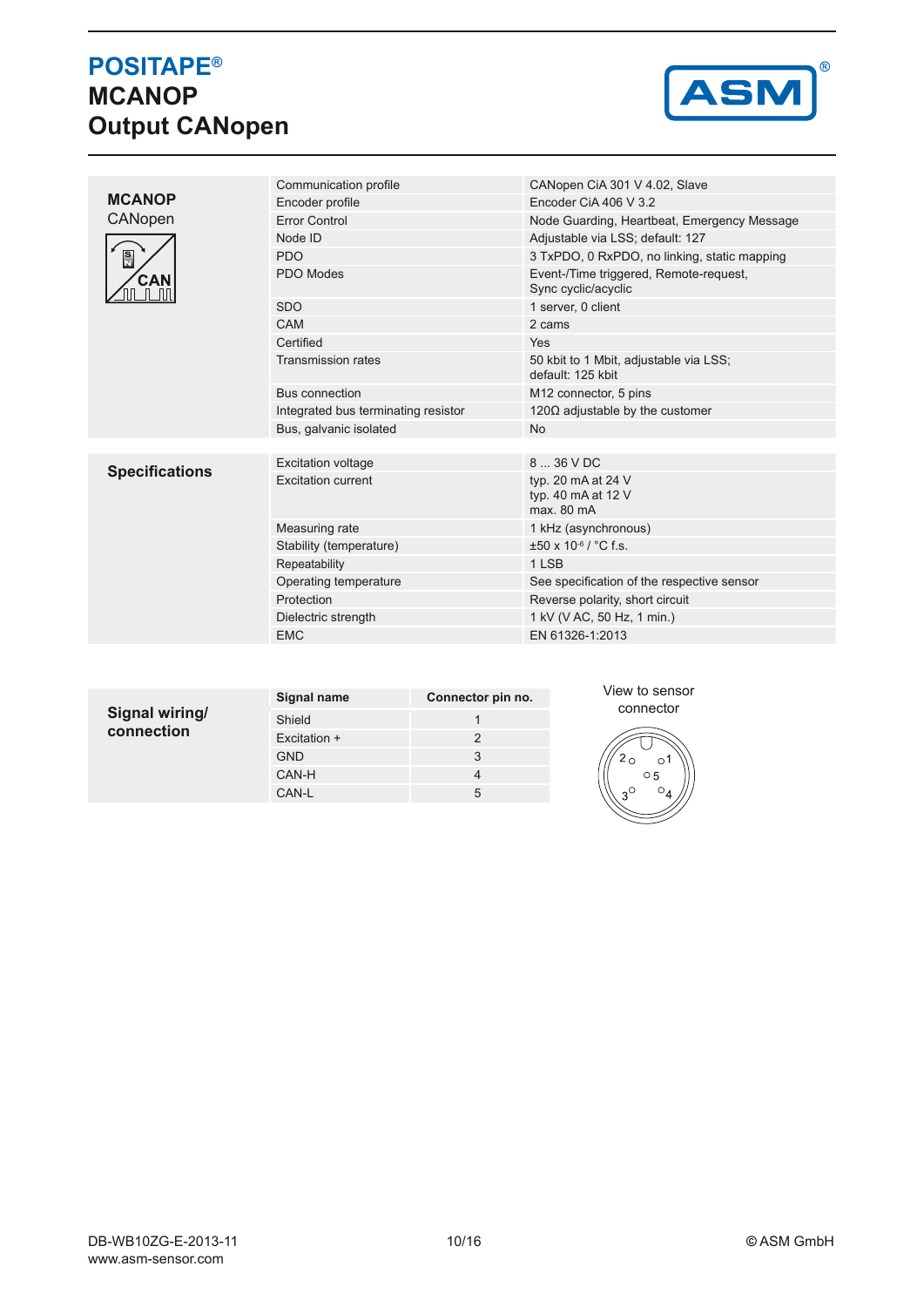## **POSITAPE® MMCANJ1939 Output CAN SAE J1939**



| MCANJ1939                                    | <b>CAN</b> specification                    |                            |                                                        | ISO 11898, Basic and Full CAN 2.0 B        |                                                                               |  |  |
|----------------------------------------------|---------------------------------------------|----------------------------|--------------------------------------------------------|--------------------------------------------|-------------------------------------------------------------------------------|--|--|
| CAN SAE J1939<br>$\frac{S}{M}$<br><b>CAN</b> | Transceiver                                 |                            | 24V-compliant, not isolated                            |                                            |                                                                               |  |  |
|                                              | Communication profile                       |                            | <b>SAE J1939</b>                                       |                                            |                                                                               |  |  |
|                                              | Baud rate                                   |                            | 250 kbit/s                                             |                                            |                                                                               |  |  |
|                                              | Internal temination resistor                |                            |                                                        | 120 $\Omega$ adjustable by the customer    |                                                                               |  |  |
| $\mathsf{L}$                                 | <b>Address</b>                              |                            |                                                        | Default 247d, configurable                 |                                                                               |  |  |
|                                              |                                             |                            |                                                        |                                            |                                                                               |  |  |
|                                              |                                             |                            |                                                        |                                            | Yes                                                                           |  |  |
| <b>NAME Fields</b>                           | Arbitrary address capable<br>Industry group |                            | $\mathbf{1}$<br>0                                      |                                            |                                                                               |  |  |
|                                              | Vehicle system                              |                            | 7Fh (127d)                                             |                                            | Global<br>Non specific                                                        |  |  |
|                                              | Vehicle system instance                     |                            | 0                                                      |                                            |                                                                               |  |  |
|                                              | Function                                    |                            |                                                        |                                            | Non specific                                                                  |  |  |
|                                              |                                             |                            | FFh (255d)<br>0                                        |                                            |                                                                               |  |  |
|                                              | <b>Function instance</b>                    |                            | 0                                                      |                                            |                                                                               |  |  |
|                                              | <b>ECU</b> instance<br>Manufacturer         |                            |                                                        |                                            | Manufacturer ID                                                               |  |  |
|                                              | Identity number                             | 145h (325d)<br><b>Onnn</b> |                                                        | Serial number 21 bit                       |                                                                               |  |  |
|                                              |                                             |                            |                                                        |                                            |                                                                               |  |  |
|                                              |                                             |                            |                                                        |                                            |                                                                               |  |  |
| <b>Parameter Group</b>                       | Configuration data                          |                            | PGN EF00h                                              |                                            | Proprietary-A<br>(PDU1 peer-to-peer)                                          |  |  |
| <b>Numbers (PGN)</b>                         | Process data                                |                            | <b>PGN FFnnh</b>                                       |                                            | Proprietary-B<br>(PDU2 broadcast);<br>nn Group Extension (PS)<br>configurable |  |  |
|                                              |                                             |                            |                                                        |                                            |                                                                               |  |  |
|                                              |                                             |                            |                                                        |                                            |                                                                               |  |  |
|                                              | <b>Excitation voltage</b>                   |                            | 8  36 V DC                                             |                                            |                                                                               |  |  |
| <b>Specifications</b>                        | <b>Excitation current</b>                   |                            | typ. 20 mA at 24 V<br>typ. 40 mA at 12 V<br>max. 80 mA |                                            |                                                                               |  |  |
|                                              | Measuring rate                              |                            | 1 kHz (asynchronous)                                   |                                            |                                                                               |  |  |
|                                              | Stability (temperature)                     |                            | $\pm 50$ x 10 <sup>-6</sup> / °C f.s.                  |                                            |                                                                               |  |  |
|                                              | Repeatability                               |                            | 1 LSB                                                  |                                            |                                                                               |  |  |
|                                              | Operating temperature                       |                            |                                                        | See specification of the respective sensor |                                                                               |  |  |
|                                              | Protection                                  |                            |                                                        | Reverse polarity, short circuit            |                                                                               |  |  |
|                                              | Dielectric strength                         |                            |                                                        | 1 kV (V AC, 50 Hz, 1 min.)                 |                                                                               |  |  |
|                                              | <b>EMC</b>                                  |                            |                                                        | EN 61326-1:2013                            |                                                                               |  |  |
|                                              |                                             |                            |                                                        |                                            |                                                                               |  |  |
|                                              | <b>Signal name</b>                          |                            | Connector pin no.                                      | View to sensor                             |                                                                               |  |  |
| Signal wiring /<br>connection                | Shield                                      |                            | $\mathbf{1}$                                           | connector                                  |                                                                               |  |  |
|                                              | Excitation +                                |                            | $\overline{2}$                                         |                                            |                                                                               |  |  |
|                                              | <b>GND</b>                                  |                            | 3                                                      |                                            |                                                                               |  |  |
|                                              | CAN-H                                       |                            | $\overline{4}$                                         |                                            | $\circ$ 1                                                                     |  |  |
|                                              | CAN-L                                       |                            | 5                                                      | $\circ$ 5                                  |                                                                               |  |  |
|                                              |                                             |                            |                                                        |                                            | O                                                                             |  |  |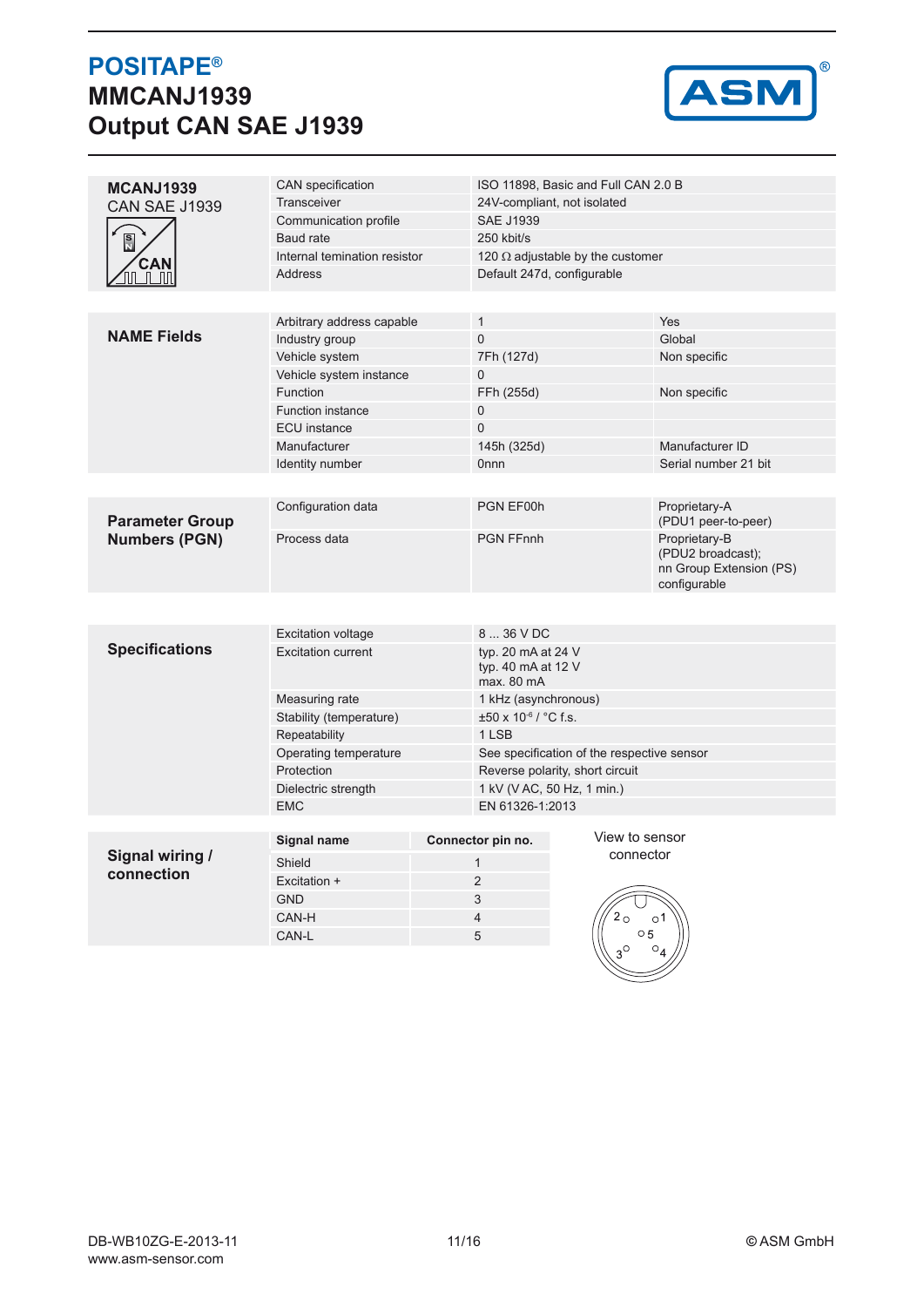# **POSITAPE® Accessories Connectors**



| <b>Connector cable</b><br>M12, 4 pin<br>Suitable for 5-pin<br>sensor connectors | $0.34$ mm <sup>2</sup> .<br>Order code:<br>Length in m | The 4-lead shielded cable is supplied with a<br>mating 4-pin 90° M12 connector at one end and<br>4 wires at the other end. Available lengths are<br>2 m, 5 m and 10 m. Wire: cross sectional area<br>KAB - XM - M12/4F/W - LITZE<br>IP69K: KAB - XM - M12/4F/W/69K - LITZE | $\frac{14.5}{571}$<br>26,5 [1.043]<br>$12$ [.472]<br><u> 다양</u><br>M12x1 | $\frac{\phi}{1433}$<br>31 [1.22]<br>"L<br>$\frac{6}{236}$ |
|---------------------------------------------------------------------------------|--------------------------------------------------------|----------------------------------------------------------------------------------------------------------------------------------------------------------------------------------------------------------------------------------------------------------------------------|--------------------------------------------------------------------------|-----------------------------------------------------------|
| <b>Connector cable</b><br>M12, 4 pin<br>Suitable for 5-pin<br>sensor connectors | $0.34$ mm <sup>2</sup> .<br>Order code:<br>Length in m | The 4-lead shielded cable is supplied with a<br>mating 4-pin M12 connector at one end and<br>4 wires at the other end. Available lengths are<br>2 m, 5 m and 10 m. Wire: cross sectional area<br>KAB - XM - M12/4F/G - LITZE<br>IP69K: KAB - XM - M12/4F/G/69K - LITZE     | 1,5 [.06]<br>0 14,5<br>$1.571$<br>M12 x1<br>12<br>[.472]<br>43 [1.693]   | $\frac{\phi}{1531}$<br>30 [1.181]<br>"L"                  |
| <b>Signal wiring</b>                                                            | Connector pin / cable color                            | $\overline{2}$                                                                                                                                                                                                                                                             | 3                                                                        | $\overline{4}$                                            |
| M12, 4 pin                                                                      | brown                                                  | white                                                                                                                                                                                                                                                                      | blue                                                                     | black                                                     |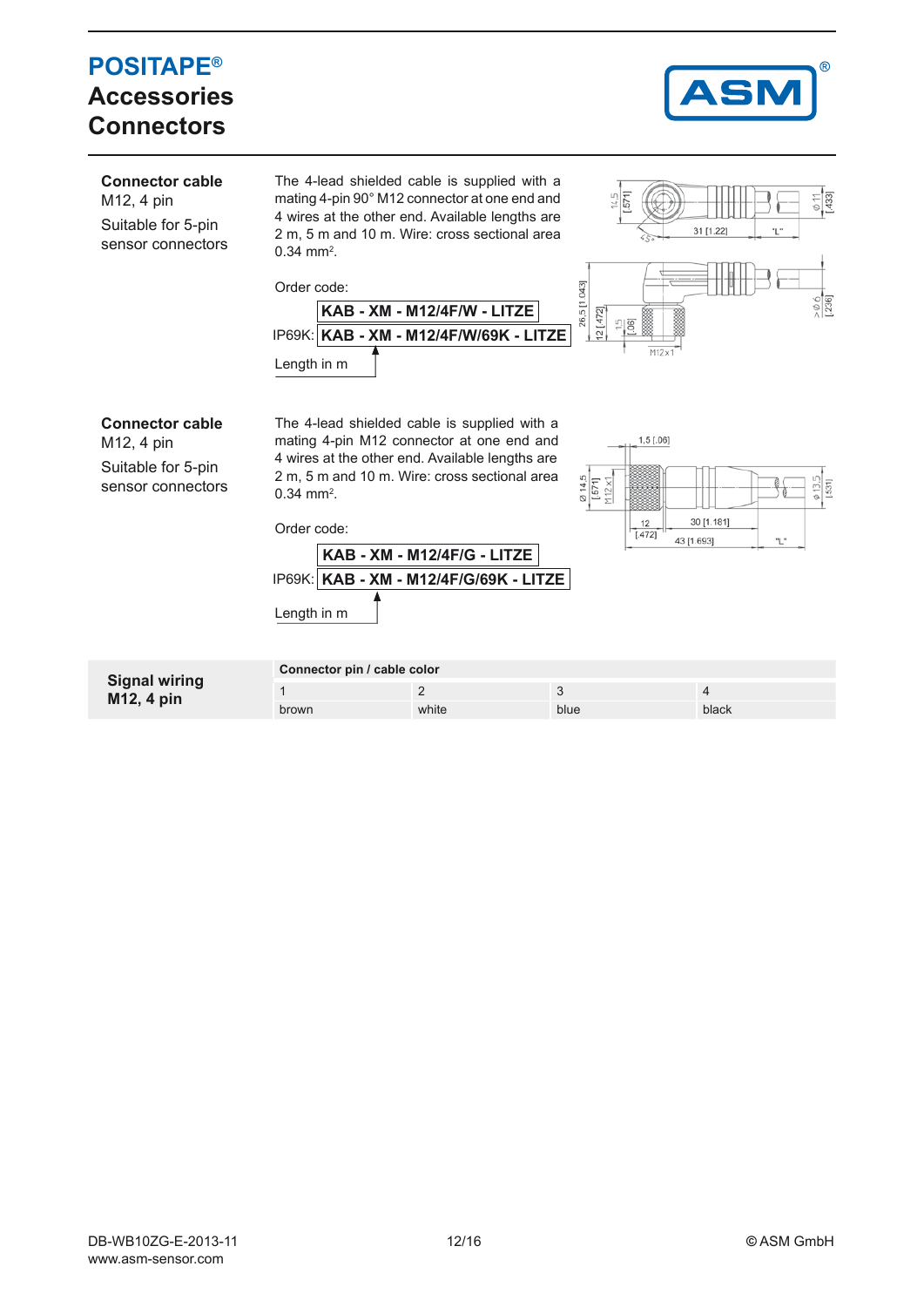#### **POSITAPE®** AS. **Accessories ConnectorsConnector cable** The 5-lead shielded cable is supplied with a mating 5-pin 90° M12 connector at one end and 433] M12, 5 pin 5711 5 wires at the other end. Available lengths are 2 m, 5 m and 10 m. Wire: cross sectional area 31 [1.22]  $0.34 \text{ mm}^2$ . Order code: 26,5 [1.043]  $12$  [.472]. **KAB - XM - M12/5F/W - LITZE** 18  $\cup$ **KAB - XM - M12/5F/W/69K - LITZE** IP69K: M12v Length in m **Connector cable** The 5-lead shielded cable is supplied with a mating 5-pin M12 connector at one end and 5 M12, 5 pin wires at the other end. Available lengths are 2  $1,5$  [.06] m, 5 m and 10 m. Wire: cross sectional area  $0.34 \text{ mm}^2$ .  $\frac{0.14,5}{1.571}$ <br> $N12 \times 1$ Order code:  $531$  $\frac{12}{[.472]}$ 30 [1.181] **KAB - XM - M12/5F/G - LITZE** 43 [1.693] ٠. **KAB - XM - M12/5F/G/69K - LITZE** IP69K: Length in m **Connector pin / cable color Signal wiring** 1 2 3 4 5 **M12, 5 pin** brown white blue black grey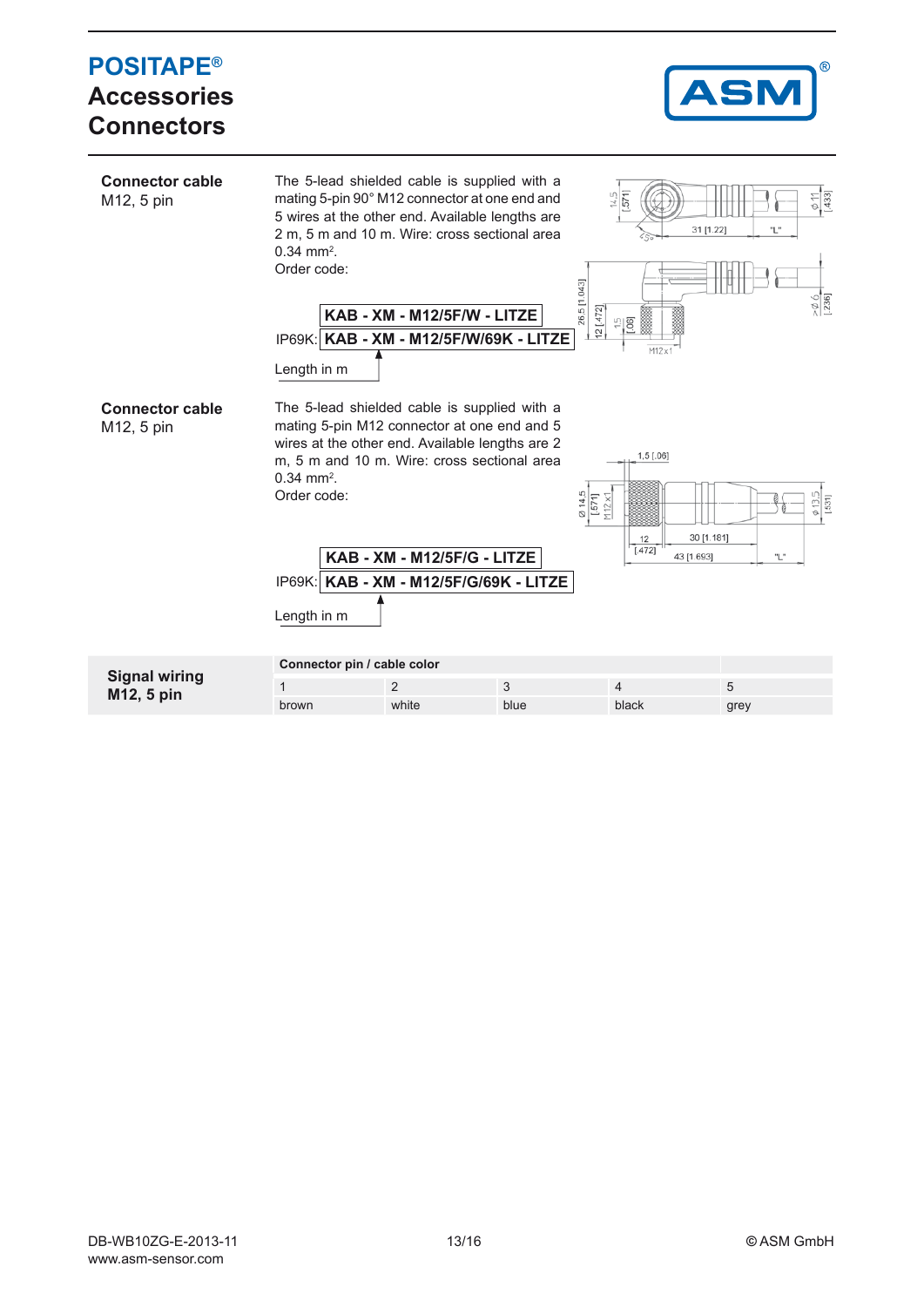#### **POSITAPE® Accessories ConnectorsConnector cable**  The 8-lead shielded cable is supplied with a mating 8-pin 90° M12 connector at one end 4331 M12, 8 pin and 8 wires at the other end. Available lengths are 2 m, 5 m and 10 m. Wire: cross sectional 31 [1.22] area 0.25 mm². Order code: 26,5 [1.043] **KAB - XM - M12/8F/W - LITZE**  $12 [472]$ **KAB - XM - M12/8F/W/69K - LITZE** IP69K: Length in m **Connector cable**  The 8-lead shielded cable is supplied with a mating 8-pin M12 connector at one end and M12, 8 pin 8 wires at the other end. Available lengths are 2 m, 5 m and 10 m. Wire: cross sectional area  $1,5$  [.06] 0.25 mm². Order code:  $\frac{6}{1571}$ <br>[.571]<br>M 12 x1 **KAB - XM - M12/8F/G - LITZE** 30 [1.181]  $\frac{12}{[.472]}$ 43 [1.693] "L" **KAB - XM - M12/8F/G/69K - LITZE** IP69K: Length in m

| <b>Signal wiring</b><br>M <sub>12</sub> , 8 pin | Connector pin / cable color |       |       |        |      |      |      |     |
|-------------------------------------------------|-----------------------------|-------|-------|--------|------|------|------|-----|
|                                                 |                             |       |       |        |      |      |      |     |
|                                                 | white                       | brown | areen | vellow | grey | pink | blue | red |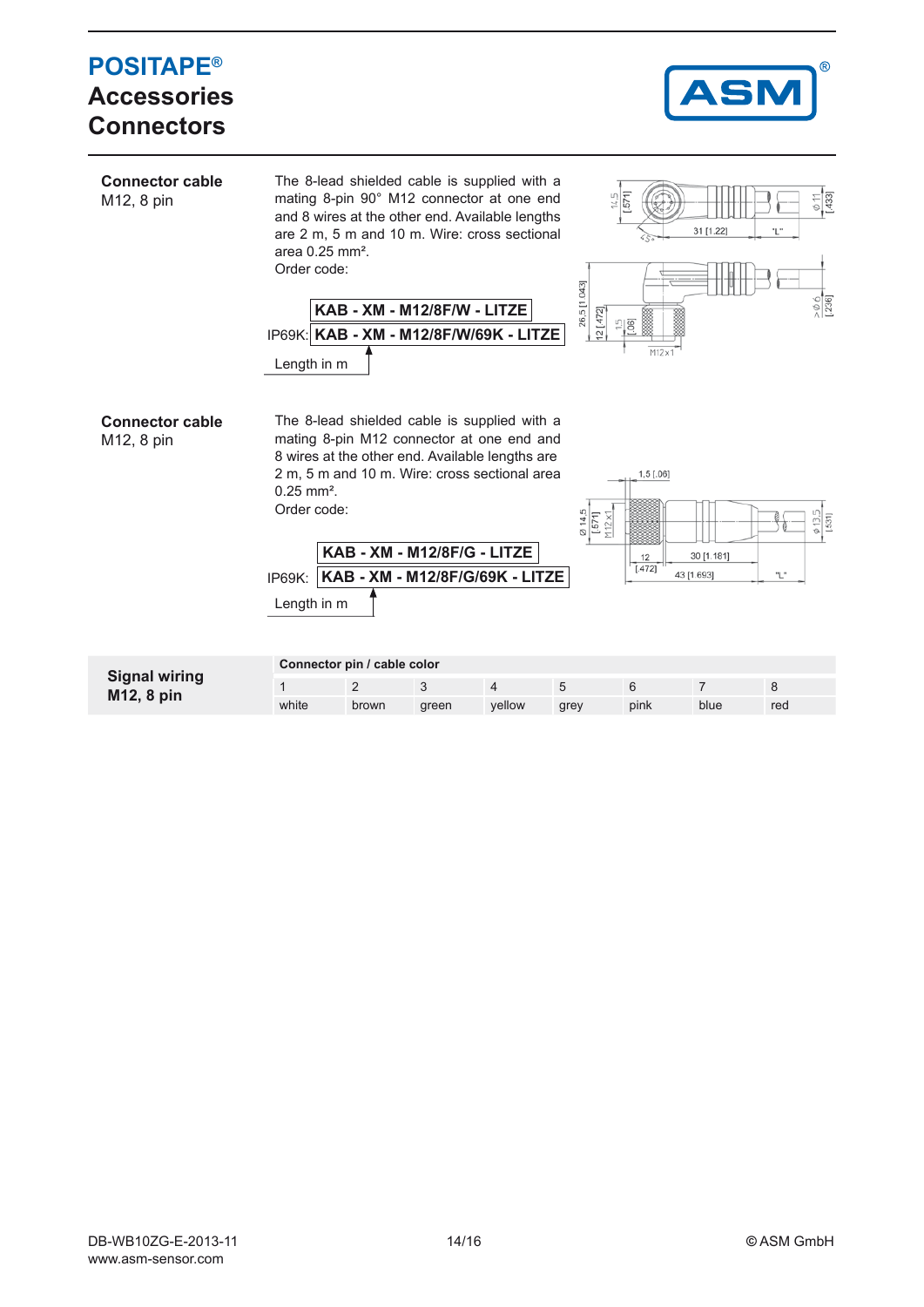## **POSITAPE® Accessories Connectors**



**Connector/bus cable**  The 5-lead shielded cable is supplied with a  $1,5$  [.06] female 5-pin M12 connector at one end and M12, 5 pin a male 5-pin M12 connector at the other end. CAN bus  $\frac{\emptyset 14,5}{[.571]}$ <br> $\frac{[.571]}{[.971]}$ Available lengths are 0.3, 2, 5 and 10 m.



Order code:



**T-piece for bus cable**

M12, 5 pin<br>CAN bus

Order code:

**KAB - TCONN - M12/5M - 2M12/5F - CAN**



**Terminating** 

**resistance** 5 pin M12 CAN bus

Order code:

**KAB - RTERM - M12/5M/G - CAN**